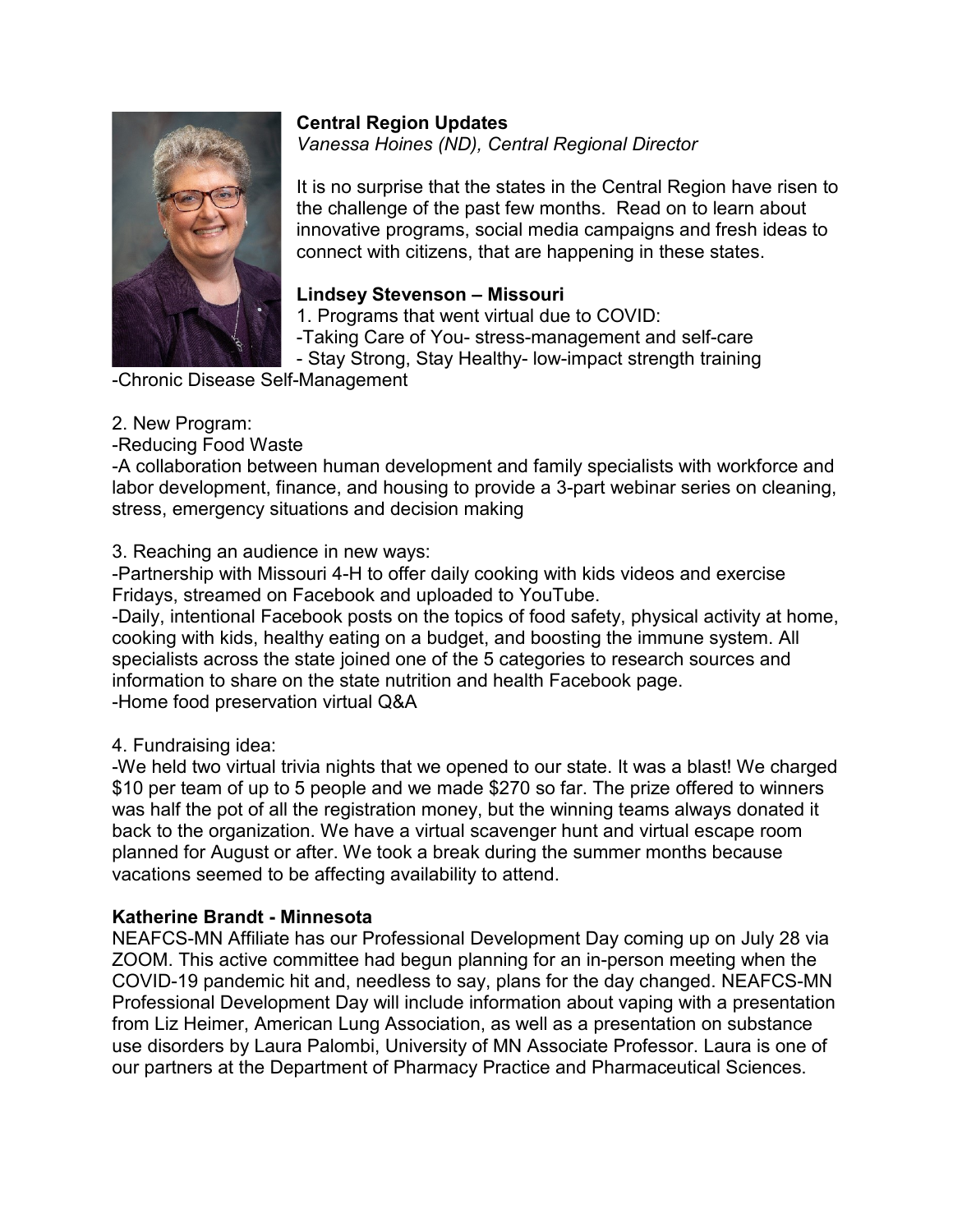Fun online activities will provide for interaction and Minnesota affiliate award winners will also be honored.

## **Sara Richie - Wisconsin**

As for programmatic updates, we've been working to meet the needs of our communities in [response to](https://fyi.extension.wisc.edu/covid19/category/topics/families/) COVID-19. Our Financial Security program has put together a [website t](https://fyi.extension.wisc.edu/toughtimes/covid-19-financial-resources/)hat is updated regularly with information for folks regarding the CARES Act, state benefits, budgeting and other resources. [Stay at Home Tips w](https://fyi.extension.wisc.edu/covid19/category/topics/families/stay-at-home-tips/)ere created for families and individuals on a number of topics including, food safety, cooking, social isolation, family caregiving and more. Our Life Span program has created a resource guide for educators to share with partners that can be customized to include local and state resources to combat the effects of social isolation and loneliness on older adults. Many of our parenting, caregiver support and financial programs have transition to an online delivery to continue to engage with folks when they need it most.

This is only a snapshot of what our amazing educators have done over the last 3-4 months. We have some very dedicated individuals that have gone above and beyond to support their communities and partners during this time.

### **Cindy Klapperich – North Dakota**

NEWS from North Dakota: We are ZOOMING educational programs - everything from camps to contests! We developed mini messages about health, finances, nutrition, families, food preservation, and more, from all the sectors of FCS and are posting them as mini-messages on social media. Each mini-message has a fresh, trendy, wellbranded look to it. "Social Eats" is an example of a new series.

### **Sarah Roberts – Nebraska**

The Learning Child team at Nebraska Extension has offered over 22 professional development classes (1 to 2 hours in length) online from April – June. We have awarded 1,800+ certificates to early childhood educators during this time. These educators serve over 20,000 children and families. We have also reached participants in Ohio, Texas, Iowa and Kansas. We have absolutely loved teaching online, and plan to continue teaching online throughout the 2020-2021 school year. We successfully engaged participants through the use of chats, polls and breakout rooms. They Zoom format we utilized actually allows us to get more feedback from participants than we do in-person! Participants have been very pleased with the classes and that they have been offered online. Here are just a few of the comments we have received:

- Such a helpful class with soooo many great ideas! Thank you so much!
- Thank you for offering free classes as our preschool budget took a big hit as we had to close!
- Thanks again for your time and offering these free classes to all of us during this time! You guys are great! Much appreciated!

• Great training thank you, hope you will host more trainings in the future. We have created on-demand classes, taught a large amount of online hours, developed social media campaigns, and collaborated with our colleagues in other disciplines such